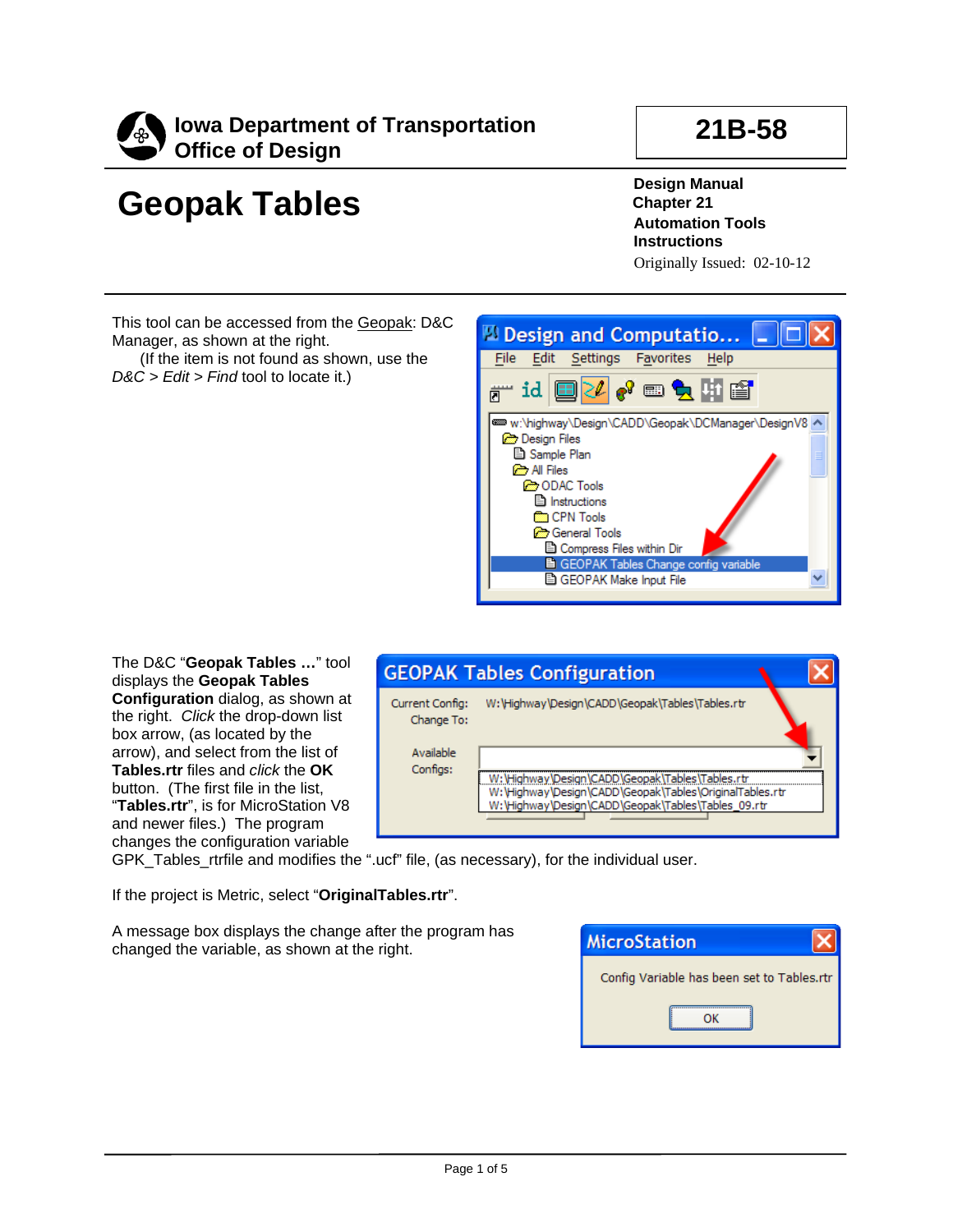After the above message box is dismissed, the Geopak **Tables** program is started and the **Tables** dialog is displayed, as shown at the right.

(See below for two other methods to access the **Tables** dialog.)

*"Geopak Tables"* is an application used for plotting Geopak data into tabular form. The *"Geopak Tables"* tool is currently used to assist in the completion of the Office of Design English tabulations 101-10A, 101-10B, 101-10C, 101-16 and 101-17.



**NOTE:** Before running this tool it is necessary to have the empty tabulation form placed in the MicroStation file.

| <b>MI Tables</b>                                    | $\Box$ $\Box$ $\times$ |
|-----------------------------------------------------|------------------------|
| Select Operations<br><br><br>Operations<br>Plot<br> | Layout                 |

There are two additional ways to access the Geopak **Tables** dialog.

1. Select the **Tables** icon from the *Geopak > Road* toolbox, as shown at the right,

Or, (See next page)

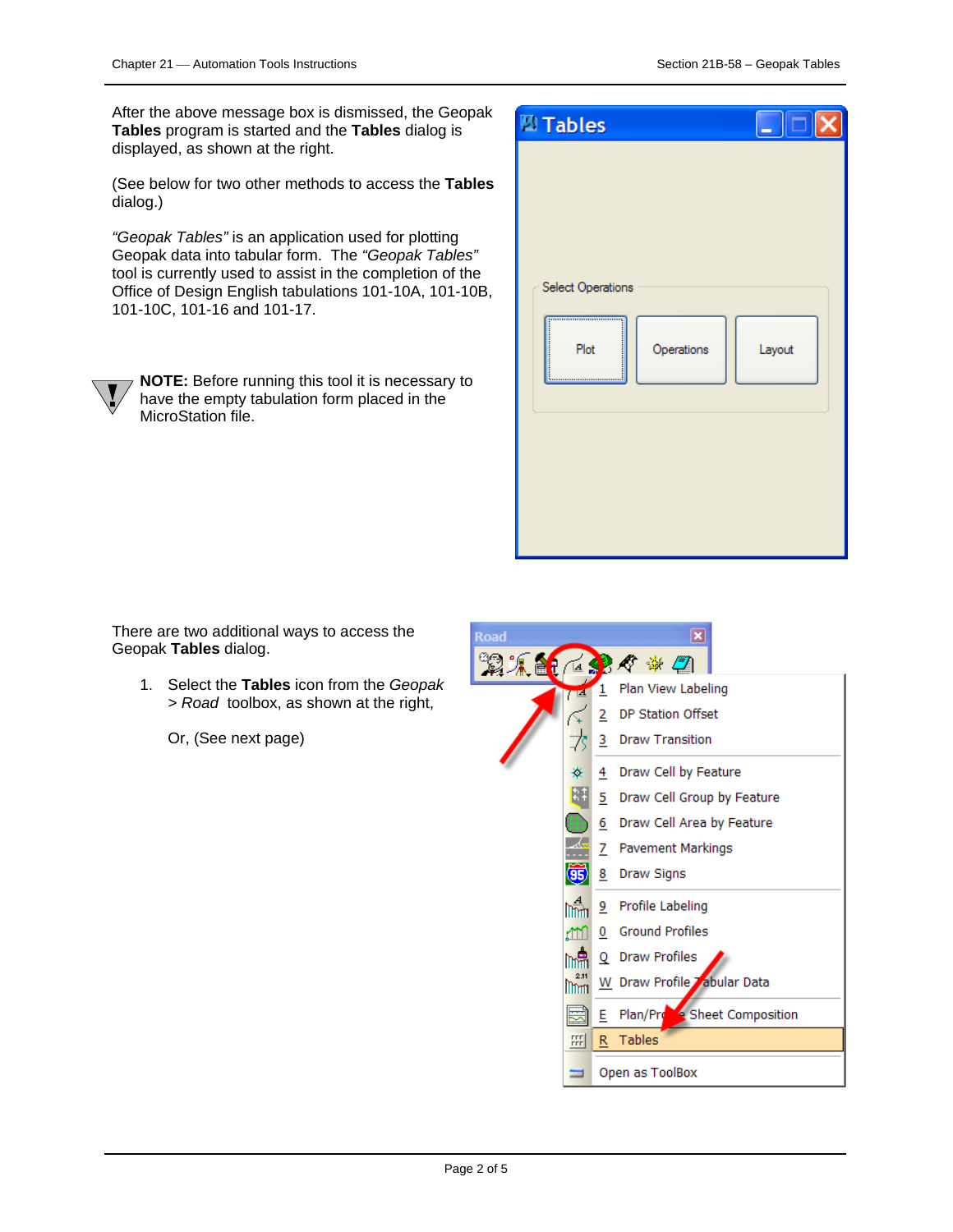2. select *Applications > GEOPAK > Road > Plans Preparation > Tables* as shown below.

| Applications  |   | Window                                                 | <b>BidItems</b>   | Help |                                           |                                                                 |                                                    |  |   | Axiom   0 · 0 · 6 · 3 · 3 · 4 · 0 °Q                                                           |
|---------------|---|--------------------------------------------------------|-------------------|------|-------------------------------------------|-----------------------------------------------------------------|----------------------------------------------------|--|---|------------------------------------------------------------------------------------------------|
| <b>GEOPAK</b> | ¥ |                                                        | Deactivate GEOPAK |      |                                           |                                                                 | \$Q X 的 #L @ <\ * + _ @                            |  |   |                                                                                                |
| Map           | ٠ | Training                                               |                   |      |                                           |                                                                 |                                                    |  |   |                                                                                                |
|               |   | <b>ROAD</b>                                            |                   | r    |                                           | <b>ROAD Tools</b>                                               |                                                    |  |   |                                                                                                |
|               |   | STTE                                                   |                   |      |                                           | Project Manager                                                 |                                                    |  |   |                                                                                                |
|               |   | <b>SURVEY</b><br><b>DRAINAGE</b><br><b>WATER SEWER</b> |                   |      |                                           | <b>Corridor Modeling</b>                                        |                                                    |  |   |                                                                                                |
|               |   |                                                        | ٠                 |      | <b>Site Modeling</b>                      |                                                                 |                                                    |  |   |                                                                                                |
|               |   |                                                        | <b>LANDSCAPE</b>  |      |                                           | <b>Active Chain Control</b>                                     |                                                    |  |   |                                                                                                |
|               |   |                                                        | About GEOPAK      |      |                                           | <b>Element Attributes</b><br><b>3PC AdHoc Attribute Manager</b> |                                                    |  |   |                                                                                                |
|               |   |                                                        |                   |      | Geometry                                  | <b>User Preferences</b><br>Quantity Manager                     | Design & Computation Manager                       |  |   |                                                                                                |
|               |   |                                                        |                   |      |                                           | Plans Preparation                                               |                                                    |  | r | Plan View Labeling                                                                             |
|               |   |                                                        |                   |      | 3D Tools                                  | <b>DTM Tools</b>                                                |                                                    |  |   | DP Station/Offset<br>Draw Transition                                                           |
|               |   |                                                        |                   |      | <b>Cross Sections</b><br><b>Utilities</b> |                                                                 | Draw Cell by Feature<br>Draw Cell Group by Feature |  |   |                                                                                                |
|               |   |                                                        |                   |      | Help                                      |                                                                 |                                                    |  |   | Draw Cell Area by Feature                                                                      |
|               |   |                                                        |                   |      |                                           |                                                                 |                                                    |  |   | <b>Pavement Markings</b><br><b>Draw Signs</b>                                                  |
|               |   |                                                        |                   |      |                                           |                                                                 |                                                    |  |   | Profile Labeling<br><b>Ground Profile</b><br><b>Draw Profiles</b><br>Draw Profile Tabular Data |
|               |   |                                                        |                   |      |                                           |                                                                 |                                                    |  |   | Plan/Profile Sheet Composition<br>Tables                                                       |

The overall "Geopak Tables" process consists of three steps:

- 1) Creation of the original table. This step is competed by Methods and ODAC and is accomplished by determining the size of the tabulation and its columns, reviewing the data that is to be plotted, and the formatting each piece of data. This process is completed by Methods and ODAC.
- 2) Utilize the GEOPAK Layout Mode within the Tables procedure. Layout the table identifying the element symbology, text justification, positioning of data, and decimal places. This is completed by ODAC.
- 3) Subsequent drawing of data. Completed by the Designer.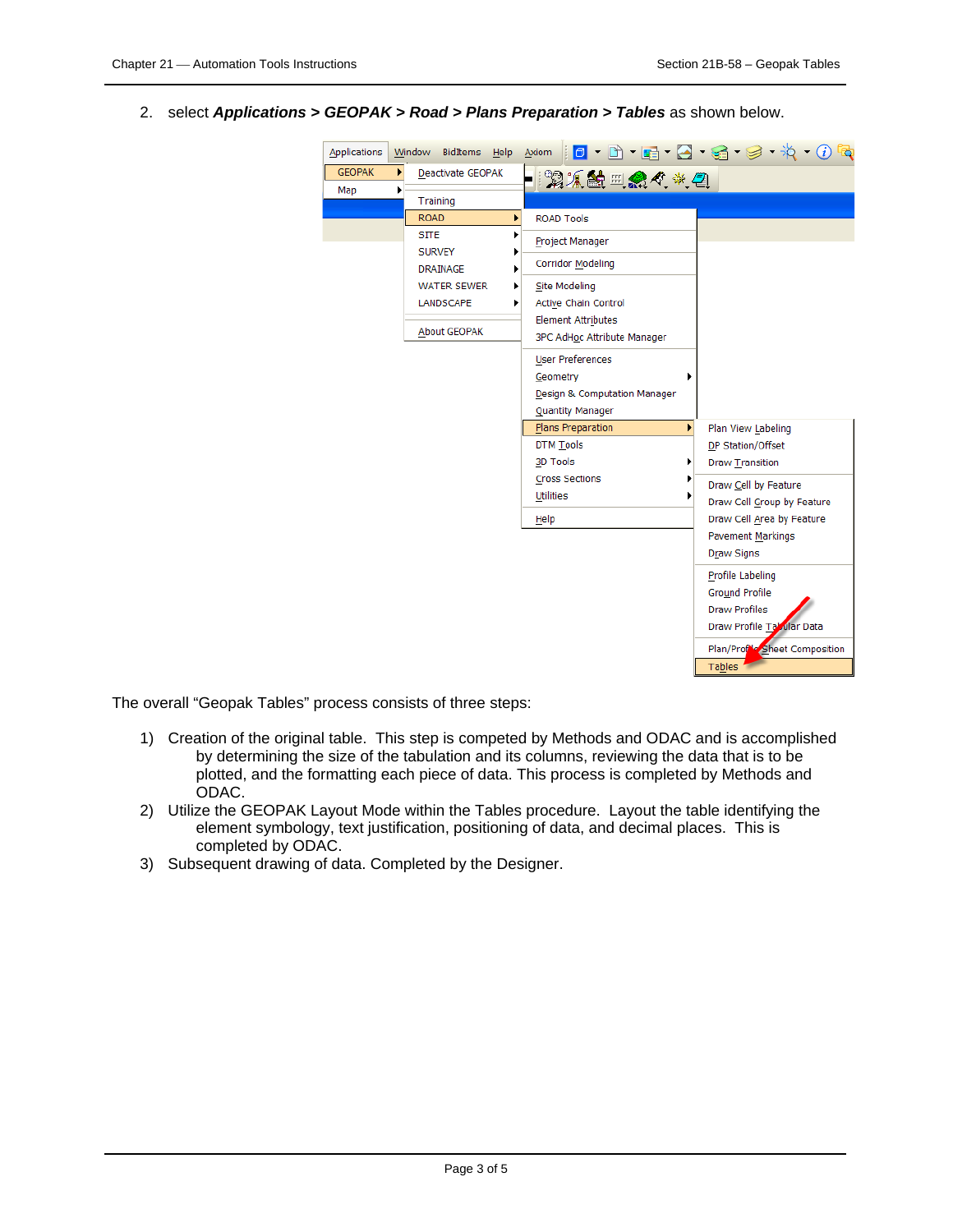On the **Tables** dialog, (shown a couple of pages back), select the *"***Plot***"* option, which will then change the dialog, as shown at the right.



If **Tables** has not been previously accessed, or if the program has somehow lost the resource file location, the program will prompt for the job number as shown at the right.

| <b>8</b> Tables                                                          | u                                    | X    |
|--------------------------------------------------------------------------|--------------------------------------|------|
|                                                                          | Table Format for Plot<br>$101 - 104$ |      |
| Select Table Format<br>101-10A<br>101-10B<br>101-10C<br>101-16<br>101-17 | Job No.                              |      |
| test1                                                                    |                                      |      |
|                                                                          |                                      |      |
|                                                                          |                                      | Main |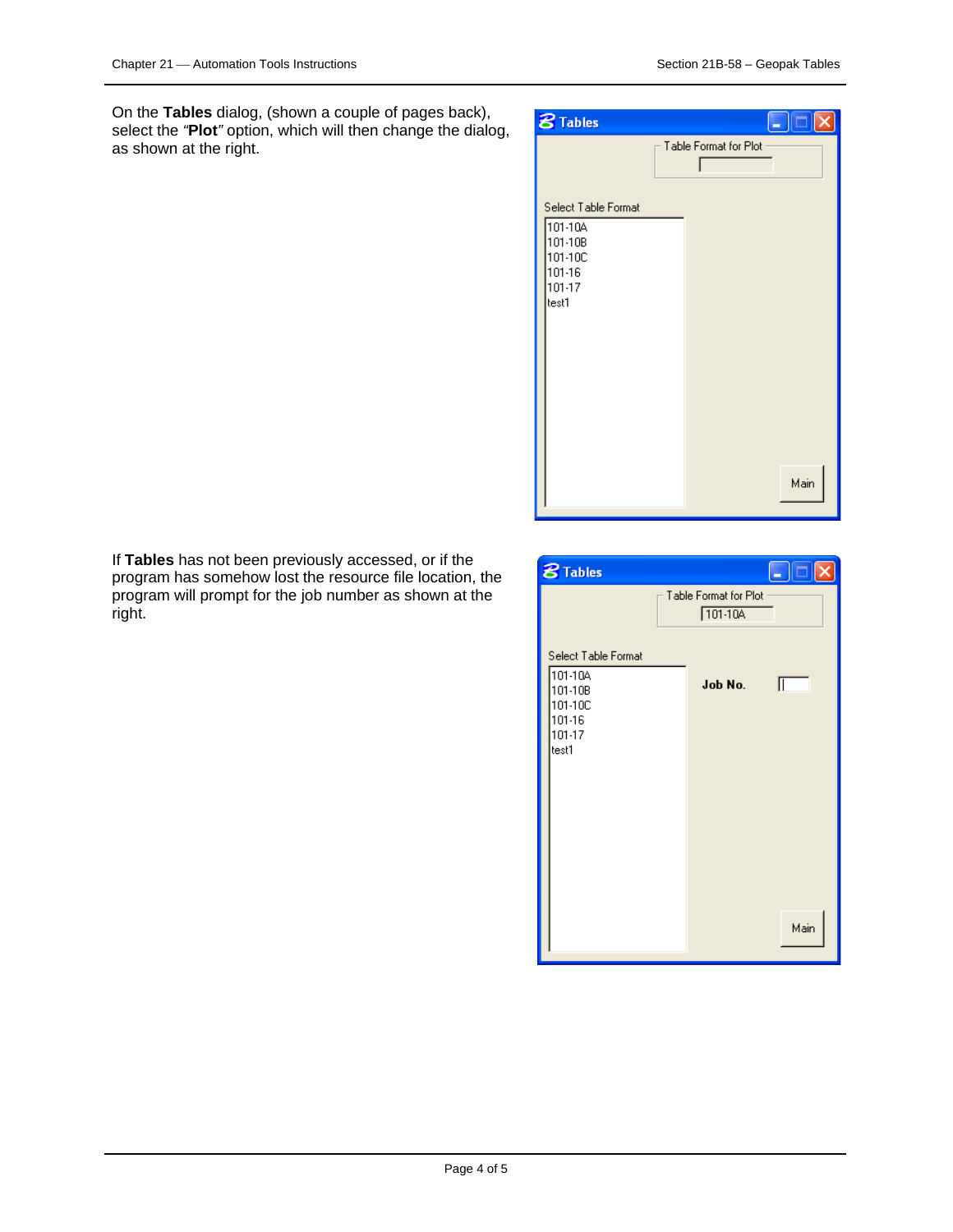After the **Job No.** has been entered and the **Table Format** has been selected, the dialog will appear as shown at the right.

The "**DP**" button and "**X & Y**" fields are for the initial plot point of the tabulation, similar to a reference attach point or a cell origin point, as shown below by the arrow. To automatically populate the "X & Y" fields, *click* the **DP** button then *snap* to and *accept* the end of the line above the desired data location, (also as shown by the arrow below).



| <b>8</b> Tables                                                      |                                                                                         |              |
|----------------------------------------------------------------------|-----------------------------------------------------------------------------------------|--------------|
| Data Packet<br>Curves                                                | Table Format for Plot<br>$101 - 104$                                                    |              |
| Select Curve                                                         |                                                                                         |              |
| 21004<br>21007<br>21010<br>21012<br>21020<br>21021<br>21022<br>21023 | Job No.                                                                                 | $\sqrt{218}$ |
|                                                                      | $\mathsf{DP} \bigg  \begin{matrix} \times \\ \times \\ \mathsf{Y} \end{matrix}$<br>Back | Main         |

Next, select the desired Data Packet from the upper left corner of the dialog. If a packet type is a *"ghosted out"* gray color, it is not available as a selection. In the example of tab 101-10C, the packets that are available are **Chains** and **Curves**. The unavailable *"ghosted out"* options would include **Points**, **Spirals**, **SCS**, **Parcels**, and **ASCII Files**. These options may be available on other Formats.

The desired Chain Name or Curve Name can now be selected, and the appropriate information is placed in the MicroStation file at the correct location. If the **Chain Name** is selected, the information for all curves associated with that chain will be displayed in the tab. If the **Curve Name** is selected, only the information related to that particular curve will be displayed. If another **Chain** or **Curve** Name is selected, the program will automatically place the additional information below the previously placed data. To insert a blank (empty) line, *select* new **DP** coordinates below the blank space area, then *select* the new desired **Chain** or **Curve** Name.

Note: The Undo command will undo all information placed since the last DP.

| $101 - 100$<br>CIRCULAR CURVE DATA<br>10-29-02 |                                 |                                            |        |                   |         |          |  |
|------------------------------------------------|---------------------------------|--------------------------------------------|--------|-------------------|---------|----------|--|
| No.                                            |                                 |                                            |        |                   |         |          |  |
| CH <sub>2</sub>                                | 65° 36' 06.92" RT               | $2^{\circ}$ 51' 53.24"                     |        | 1,288.96 2,289.94 | 379.37' | 2,000.00 |  |
| CH200                                          | 65° 36' 06.92" RT               | $2^{\circ}$ 56' 17.68"                     |        | 1,256.74 2,232.69 | 369.89' | 1,950.00 |  |
| $CLLT-1$                                       | 36° 12' 05.48" LT               | $143^{\circ}$<br>14' 22.02"                | 13.07' | 25.27'            | 2.08'   | 40.00'   |  |
| $CLLT-2$                                       | 38° 18' 23.25" RT               | $143^{\circ}$<br>14' 22.02"                | 13.89' | 26.74'            | 2.34'   | 40.00'   |  |
| $CLRT-1$                                       | $59^{\circ}$<br>$11'$ 59.54" LT | $143^{\circ}$<br>22.02"<br>14 <sup>7</sup> | 22.72' | 41.33'            | 6.00'   | 40.00'   |  |
| CLRT-2                                         | 69°<br>50′<br>45.43" LT         | $143^{\circ}$<br>22.02"<br>14 <sup>7</sup> | 27.93' | 48.76'            | 8.79'   | 40.00'   |  |